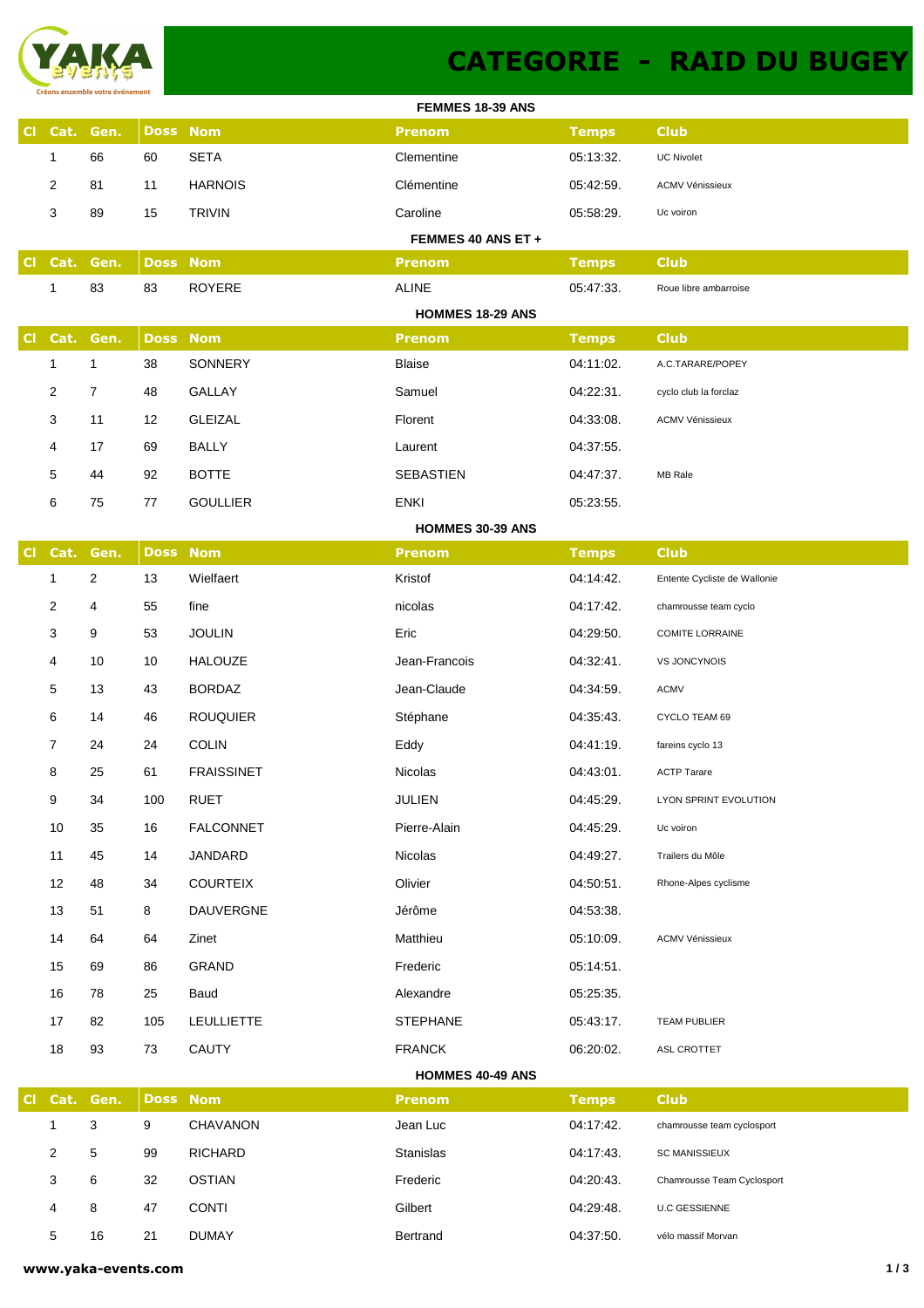| 6            | 18       | 70             | CHARRE                      | Pascal              | 04:38:18.              | Roue Sportive Meximieux                           |
|--------------|----------|----------------|-----------------------------|---------------------|------------------------|---------------------------------------------------|
| 7            | 20       | 57             | <b>THOME</b>                | Joël                | 04:38:56.              |                                                   |
| 8            | 21       | 91             | <b>VIGIER</b>               | LAURENT             | 04:39:53.              | A C M V                                           |
| 9            | 26       | 20             | <b>DESMARIS</b>             | Jean-Marc           | 04:43:02.              | TOUR DU VALROMEY ORG                              |
| 10           | 27       | 51             | JAMET                       | Thierry             | 04:43:58.              | cyclo team 69                                     |
| 11           | 30       | 18             | FAVRE-VERAND                | Joël                | 04:44:00.              | <b>UC VOIRON</b>                                  |
| 12           | 31       | 71             | <b>DUMOLLARD</b>            | Christian           | 04:45:07.              |                                                   |
| 13           | 36       | 27             | <b>BERNE</b>                | François            | 04:45:31.              | A.L SARRAS-OZON                                   |
| 14           | 37       | 37             | <b>CHAUX</b>                | Patrick             | 04:45:36.              | A.C.TARARE/POPEY                                  |
| 15           | 38       | 5              | <b>MERMILLOD</b>            | PASCAL              | 04:46:02.              | cyclo club rochois                                |
| 16           | 39       | 50             | <b>BOURREAU</b>             | Pascal              | 04:46:15.              | Etoile cycliste fontenaysienne                    |
| 17           | 40       | 39             | <b>AUDARD</b>               | Jean-christophe     | 04:46:16.              | VELO CLUB BOURGOIN-JALLIEU                        |
| 18           | 41       | 93             | VALENTIN                    | JEAN-MARC           | 04:46:16.              | A C M V                                           |
| 19           | 43       | 49             | GAVAREL                     | Philippe            | 04:47:35.              |                                                   |
| 20           | 46       | 41             | <b>GENTET</b>               | Pascal              | 04:49:54.              | Bourg Ain Cyclisme                                |
| 21           | 54       | 59             | <b>RUBAT</b>                | Hervé               | 04:57:14.              | TAC CYCLO                                         |
| 22           | 57       | 28             | <b>ENAUD</b>                | Philippe            | 05:03:22.              | tcc ternay                                        |
| 23           | 59       | 67             | <b>JUSSERAND</b>            | Jean-luc            | 05:06:19.              | C.T.M. MONTELIMAR                                 |
| 24           | 61       | 103            | <b>BOURRET</b>              | JEAN JACQUES        | 05:09:03.              |                                                   |
| 25           | 63       | 96             | <b>DUCLAUT</b>              | <b>YVES</b>         | 05:09:32.              | Team Allinges Publier                             |
| 26           | 68       | 54             | Bodin                       | Ivan                | 05:14:24.              | Etoile Cycliste Fontenaysienne                    |
| 27           | 72       | 31             | <b>CHAIR</b>                | David               | 05:21:30.              | SAINT-PRIEST TRIATHLON                            |
| 28           | 77       | 33             | CHAMPAGNE                   | Eric                | 05:24:02.              |                                                   |
| 29           | 79       | 29             | LONGEVAL                    | David               | 05:31:11.              | <b>ACMV</b>                                       |
| 30           | 88       | 22             | LANDELLE                    | Claude              | 05:55:47.              |                                                   |
| 31           | 90       | 81             | <b>DOUCET</b>               | <b>WILFRID</b>      | 06:07:11.              | CC Lagnieu                                        |
| 32           | 94       | 89             | <b>BES</b>                  | FRED                | 06:20:04.              | <b>ASL Crottet</b>                                |
|              |          |                |                             | HOMMES 50-59 ANS    |                        |                                                   |
| Cat.<br>CI   | Gen.     |                | <b>Doss Nom</b>             | <b>Prenom</b>       | <b>Temps</b>           | <b>Club</b>                                       |
| $\mathbf{1}$ | 15       | 97             | <b>ESTIVAL</b>              | <b>JACQUES</b>      | 04:37:36.              |                                                   |
| 2            | 19       | 80             | MARAGA                      | Claude              | 04:38:42.              | Sud Luberon                                       |
| 3            | 22       | 104            | NIVOU                       | Claude              | 04:40:44.              | GEX                                               |
| 4            | 28       | 35             | <b>REINAUDO</b>             | Christian           | 04:43:59.              | <b>UC RIVES</b>                                   |
| 5            | 29       | 3              | <b>TOURNIER</b>             | Jean-Claude         | 04:44:00.              |                                                   |
| 6            | 32       | 56             | Weber                       | Pascal              | 04:45:28.              | La Roue Sportive de Meximieux                     |
| 7            | 33       | 78             | <b>HEILIG</b>               | <b>MARTIAL</b>      | 04:45:28.              | Bouzonville                                       |
| 8            | 47       | 66             | <b>BOTTO</b>                | Jean-luc            | 04:49:56.              | Les Recyclés                                      |
| 9            | 50       | 65             | <b>DECHENAUX</b>            | Bernard             | 04:51:13.              |                                                   |
| 10           | 52       | 98             | <b>MARGUIN</b>              | <b>JEAN MICHEL</b>  | 04:54:51.              |                                                   |
| 11           | 53       | 63             | pozzobon                    | alain               | 04:56:39.              | u.c.c.b culoz belley                              |
| 12           | 55       | 7 <sup>1</sup> | <b>MICHAUD</b>              | Alain               | 04:57:24.              | Union Cycliste Gessienne                          |
| 13           | 56       | 102            | <b>BELLUT</b>               | <b>MAXIME</b>       | 04:57:57.              | ES JONAGE                                         |
| 14           |          |                |                             |                     |                        |                                                   |
| 15           | 58<br>60 | 58<br>85       | <b>PUICERCUS</b><br>JAUDAUX | José<br><b>ERIC</b> | 05:04:25.<br>05:06:57. | ETOILE CYCLISTE FONTENAYSIENNE<br>ECOVilleurbanne |

 $\mathcal{L}_{\mathcal{A}}$